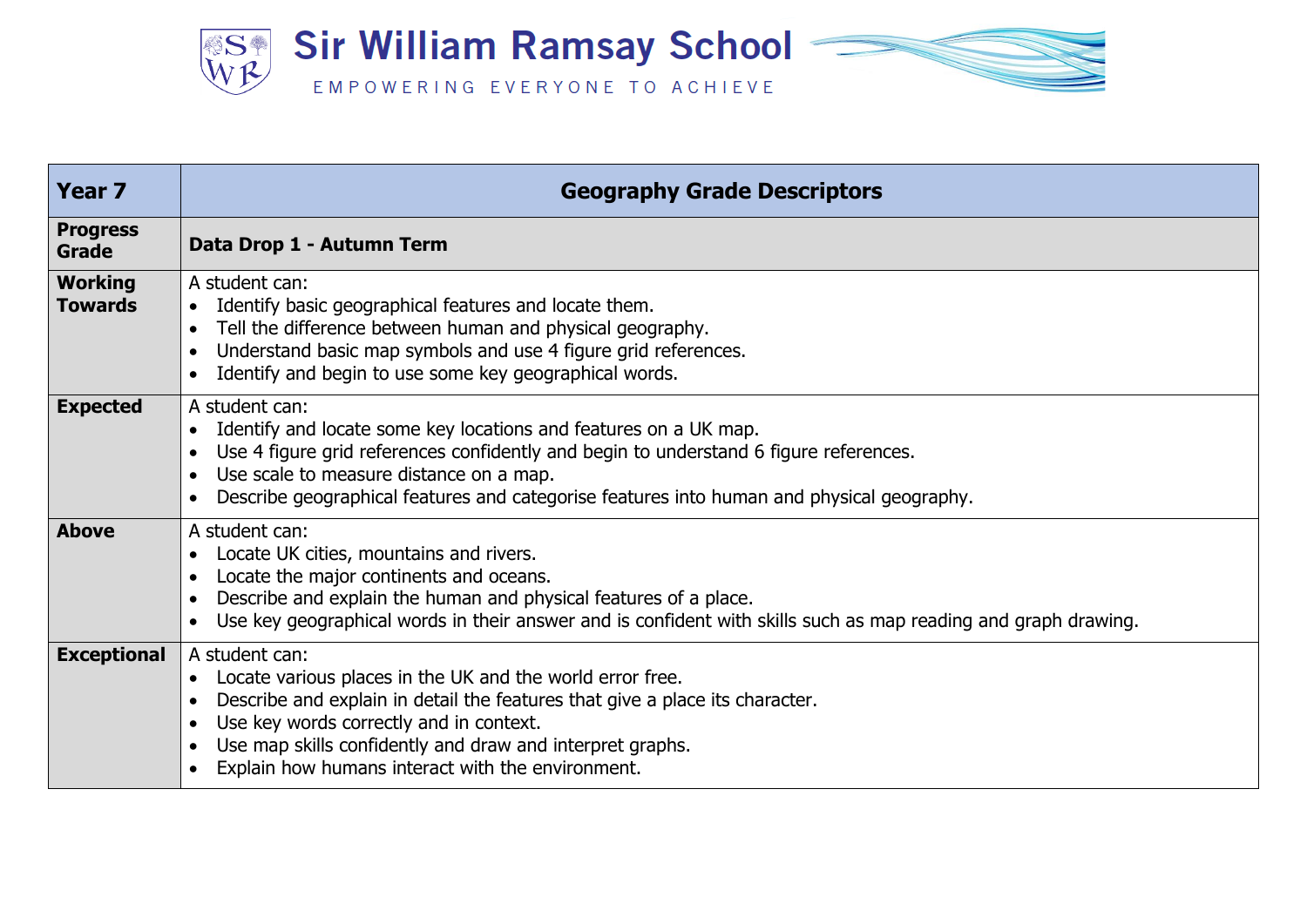

| <b>Year 7</b>                    | <b>Geography Grade Descriptors</b>                                                                                                                                                                                                                                                                                                                  |
|----------------------------------|-----------------------------------------------------------------------------------------------------------------------------------------------------------------------------------------------------------------------------------------------------------------------------------------------------------------------------------------------------|
| <b>Progress</b><br><b>Grade</b>  | <b>Data Drop 2 - Spring Term</b>                                                                                                                                                                                                                                                                                                                    |
| <b>Working</b><br><b>Towards</b> | A student can:<br>Identify basic features and locations in the UK.<br>Use an atlas to locate and label places on a map.<br>Understand 4 figure grid references.<br>Use key terms in some answers.<br>Label the main features of a river.                                                                                                            |
| <b>Expected</b>                  | A student can:<br>Use an atlas to locate human and physical features on a map.<br>Understand how to use scale on a map.<br>Label the main features of a river.<br>Be able to describe the main causes and effects of flooding.<br>Understand how to prevent floods from happening.                                                                  |
| <b>Above</b>                     | A student can:<br>Use an atlas to locate human and physical features on a map.<br>Understand how to use measure distance on a map.<br>Explain the main human and physical causes of flooding.<br>Use key terms to describe the processes of erosion and transportation.<br>Explain how flood management works.                                      |
| <b>Exceptional</b>               | A student can:<br>Locate various places in the UK and the world error free.<br>Confidently read and interpret maps.<br>Explain the processes of erosion and transportation.<br>Evaluate different flood defences and explain their usefulness to different stretches of coastline.<br>Structure written work and include well-reasoned conclusions. |